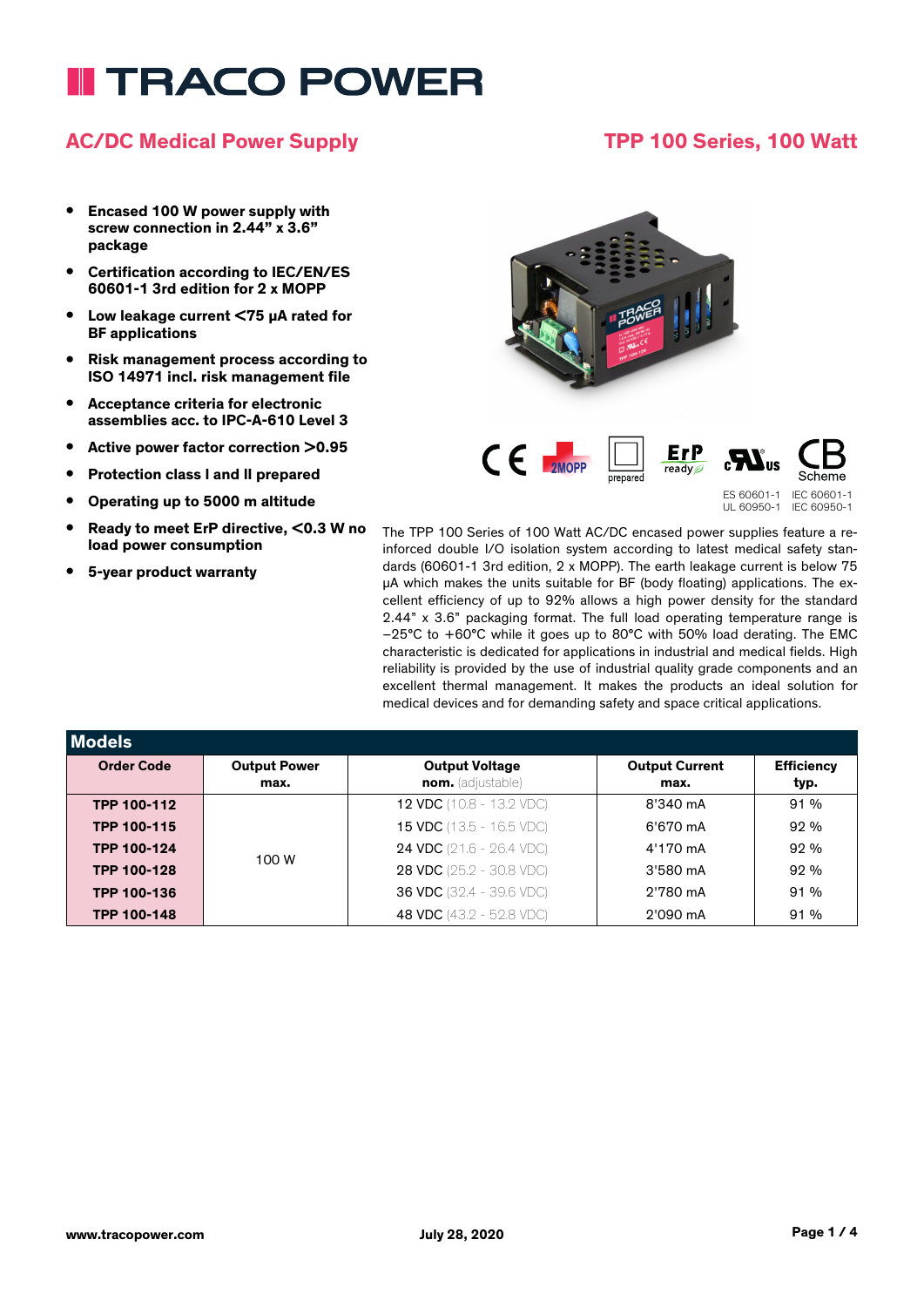# **II TRACO POWER**

| <b>Input Specifications</b>      |                                 |                           |                                                   |
|----------------------------------|---------------------------------|---------------------------|---------------------------------------------------|
| Input Voltage                    | - AC Range                      |                           | 85 - 264 VAC (Full Range)                         |
|                                  | - DC Range                      |                           | 120 - 370 VDC (Designed for, no certification)    |
| Input Frequency                  |                                 |                           | 47 - 63 Hz                                        |
| Input Current                    | $-$ Full Load & Vin $= 230$ VAC |                           | 550 mA max.                                       |
|                                  | - Full Load & Vin = 115 VAC     |                           | 1'150 mA max.                                     |
| Power Consumption                | - At no load                    |                           | 300 mW max. (Ready to meet ErP directive)         |
| Input Inrush Current             | - At 230 VAC                    |                           | 60 A max.                                         |
| Power Factor                     | - At 230 VAC                    |                           | 0.95 min. (Active Power Factor Correction)        |
|                                  | - At 115 VAC                    |                           | <b>0.95 min.</b> (Active Power Factor Correction) |
| Input Protection                 |                                 |                           | T 3.15 A / 250 VAC (Internal Fuse in L & N)       |
| Recommended Input Fuse           |                                 |                           | (The need of an external fuse has to be assessed  |
|                                  |                                 |                           | in the final application.)                        |
|                                  |                                 |                           |                                                   |
| <b>Output Specifications</b>     |                                 |                           |                                                   |
| Output Voltage Adjustment        |                                 |                           | ±10% (By trim potentiometer)                      |
|                                  |                                 |                           | Output power must not exceed rated power!         |
| Voltage Set Accuracy             |                                 |                           | $±1\%$ max.                                       |
| Regulation                       | - Input Variation (Vmin - Vmax) |                           | 0.2% max.                                         |
|                                  | - Load Variation (0 - 100%)     |                           | 0.5% max.                                         |
| Ripple and Noise                 |                                 |                           | 12 VDC model: 120 mVp-p typ. (w/ 10 µF X7R)       |
| (20 MHz Bandwidth)               |                                 |                           | 15 VDC model: 150 mVp-p typ. (w/ 10 µF X7R)       |
|                                  |                                 |                           | 24 VDC model: <b>160 mVp-p typ.</b> (w/ 1 µF X7R) |
|                                  |                                 |                           | 28 VDC model: 180 mVp-p typ. (w/ 1 µF X7R)        |
|                                  |                                 |                           | 36 VDC model: 190 mVp-p typ. (w/ 1 µF X7R)        |
|                                  |                                 |                           | 48 VDC model: 340 mVp-p typ. (w/ 0.1 µF X7R)      |
| Capacitive Load                  |                                 |                           | 12 VDC model: 6'950 µF max.                       |
|                                  |                                 |                           | 15 VDC model: 4'450 µF max.                       |
|                                  |                                 |                           | 24 VDC model: 1'750 µF max.                       |
|                                  |                                 |                           | 28 VDC model: 1'280 µF max.                       |
|                                  |                                 | 36 VDC model: 770 µF max. |                                                   |
|                                  |                                 | 48 VDC model: 430 µF max. |                                                   |
| Minimum Load                     |                                 |                           | Not required                                      |
| <b>Temperature Coefficient</b>   |                                 |                           | $\pm 0.02$ %/K max.                               |
| Hold-up Time                     | - At 230 VAC                    |                           | $16$ ms min.                                      |
|                                  | - At 115 VAC                    |                           | $16$ ms min.                                      |
| Start-up Time                    | At 230 VAC                      |                           | $1'000$ ms max.                                   |
|                                  | - At 115 VAC                    |                           | 1'000 ms max.                                     |
| <b>Short Circuit Protection</b>  |                                 |                           | Continuous, Automatic recovery                    |
| <b>Output Current Limitation</b> |                                 |                           | 115 - 150% of lout max.                           |
| Overvoltage Protection           |                                 |                           | 115 - 135% of Vout nom.                           |
| <b>Transient Response</b>        | - Response Deviation            |                           | 3% max. (50% to 75% Load Step)                    |
|                                  | - Response Time                 |                           | <b>500 µs typ.</b> (50% to 75% Load Step)         |
| <b>Safety Specifications</b>     |                                 |                           |                                                   |
| <b>Safety Standards</b>          |                                 |                           |                                                   |
|                                  | - IT / Multimedia Equipment     |                           | EN 60950-1<br>IEC 60950-1                         |
|                                  |                                 |                           | UL 60950-1                                        |
|                                  | - Medical Equipment             |                           | EN 60601-1                                        |
|                                  |                                 |                           | IEC 60601-1                                       |

**Protection Class Class I (Prepared): Connection to PE** 

All specifications valid at nominal voltage, full load and +25°C after warm-up time unless otherwise stated.

- Certification Documents www.tracopower.com/overview/tpp100

ANSI/AAMI ES 60601-1

2 x MOPP (Means Of Patient Protection)

Class II (Prepared): Reinforced Insulation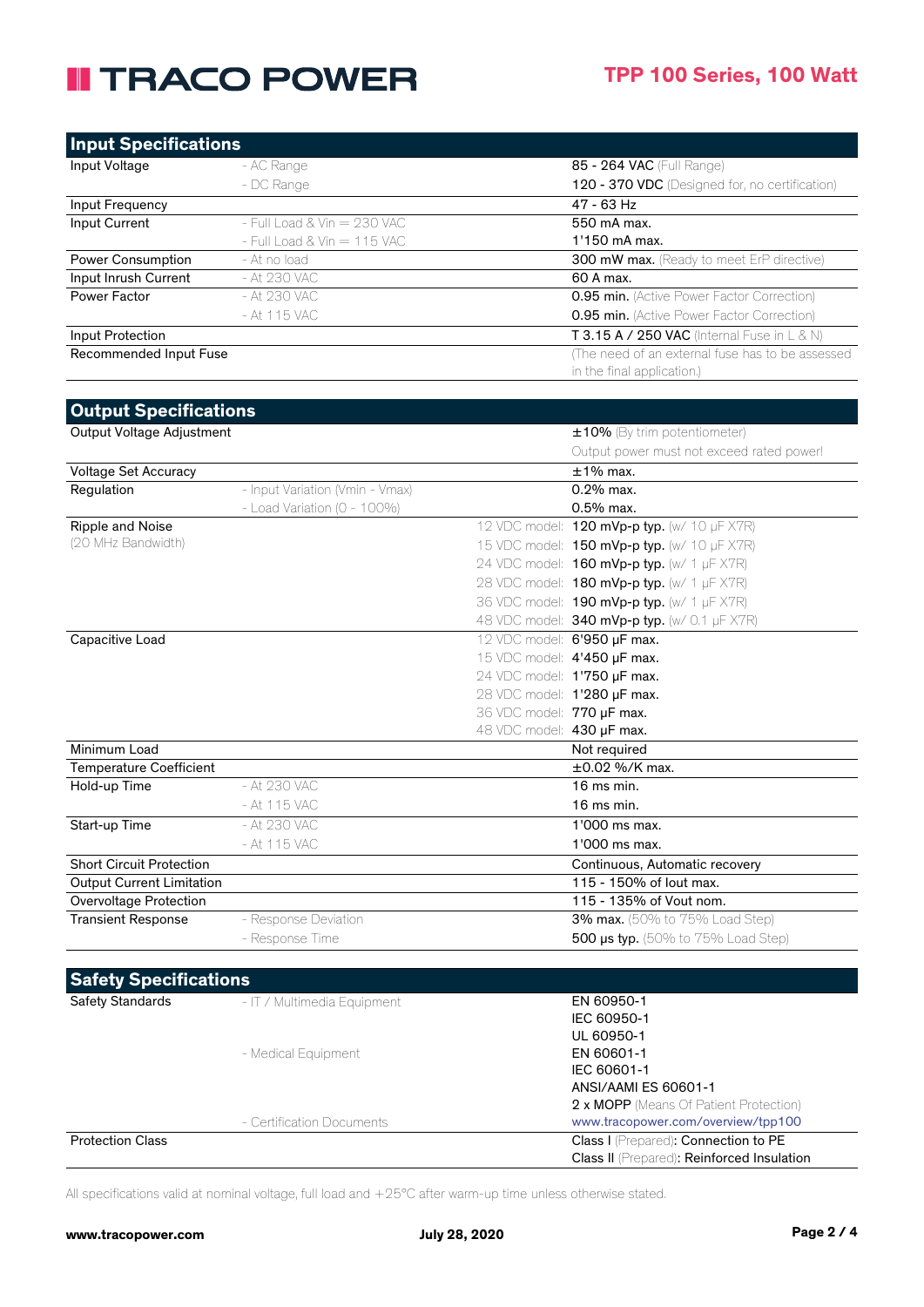# **II TRACO POWER**

>95%, 250 periods, perf. criteria B

30%, 25 periods, perf. criteria A >95%, 0.5 periods, perf. criteria A >95%, 250 periods, perf. criteria B

115 VAC / 60 Hz: EN 61000-4-11

| <b>Pollution Degree</b>   |                                  | PD <sub>2</sub>                                     |
|---------------------------|----------------------------------|-----------------------------------------------------|
| Over Voltage Category     |                                  | OVC II                                              |
| <b>EMC Specifications</b> |                                  |                                                     |
| <b>EMI Emissions</b>      |                                  | EN 60601-1-2 edition 4 (Medical Devices)            |
|                           | - Conducted Emissions            | EN 55011 class B (internal filter)                  |
|                           |                                  | EN 55032 class B (internal filter)                  |
|                           |                                  | FCC Part 15 class B (internal filter)               |
|                           |                                  | <b>FCC Part 18 class B</b> (internal filter)        |
|                           | - Radiated Emissions             | <b>EN 55011 class A (internal filter)</b>           |
|                           |                                  | EN 55032 class A (internal filter)                  |
|                           |                                  | FCC Part 15 class A (internal filter)               |
|                           |                                  | FCC Part 18 class A (internal filter)               |
|                           | - Harmonic Current Emissions     | EN 61000-3-2, class A                               |
|                           |                                  | EN 61000-3-2, class D                               |
|                           | - Voltage Fluctuations & Flicker | EN 61000-3-3                                        |
| <b>EMS Immunity</b>       |                                  | EN 55024 (IT Equipment)                             |
|                           |                                  | <b>EN 60601-1-2 edition 4</b> (Medical Devices)     |
|                           | - Electrostatic Discharge        | Air: EN 61000-4-2, ±15 kV, perf. criteria A         |
|                           |                                  | Contact: EN 61000-4-2, ±8 kV, perf. criteria A      |
|                           | - RF Electromagnetic Field       | EN 61000-4-3, 20 V/m, perf. criteria A              |
|                           | - EFT (Burst) / Surge            | EN 61000-4-4, $\pm 2$ kV, perf. criteria A          |
|                           |                                  | L to L: EN 61000-4-5, $\pm$ 1 kV, perf. criteria A  |
|                           |                                  | L to PE: EN 61000-4-5, $\pm 2$ kV, perf. criteria A |
|                           | - Conducted RF Disturbances      | EN 61000-4-6, 20 Vrms, perf. criteria A             |
|                           | - PF Magnetic Field              | Continuous: EN 61000-4-8, 10 A/m, perf. criteria A  |
|                           | - Voltage Dips & Interruptions   | 230 VAC / 50 Hz: EN 61000-4-11                      |
|                           |                                  | 30%, 25 periods, perf. criteria A                   |
|                           |                                  | >95%, 0.5 periods, perf. criteria A                 |

| <b>General Specifications</b>    |                              |                                          |
|----------------------------------|------------------------------|------------------------------------------|
| <b>Relative Humidity</b>         |                              | <b>95% max.</b> (non condensing)         |
| <b>Temperature Ranges</b>        | - Operating Temperature      | $-25^{\circ}$ C to $+85^{\circ}$ C       |
|                                  | - Storage Temperature        | $-40^{\circ}$ C to $+85^{\circ}$ C       |
| <b>Power Derating</b>            | - High Temperature           | 2.4 %/K above 60°C                       |
|                                  | - Low Input Voltage          | 1.33 %/V below 100 VAC                   |
| <b>Cooling System</b>            |                              | <b>Natural convection</b> (20 LFM)       |
| <b>Altitude During Operation</b> |                              | 5'000 m max.                             |
| <b>Switching Frequency</b>       |                              | 45 - 75 kHz (PWM QR)                     |
| <b>Insulation System</b>         |                              | Reinforced Insulation                    |
| Working Voltage (rated)          |                              | <b>250 VAC</b>                           |
| <b>Isolation Test Voltage</b>    | - Input to Output, 60 s      | 4'000 VAC                                |
|                                  | - Input to Case or PE, 60 s  | 1'500 VAC                                |
|                                  | - Output to Case or PE, 60 s | 1'500 VAC                                |
| <b>Isolation Resistance</b>      | - Input to Output, 500 VDC   | 100 $M\Omega$ min.                       |
| Leakage Current                  | - Touch Current              | 75 µA max.                               |
| (at 264 VAC)                     |                              |                                          |
| Reliability                      | - Calculated MTBF            | 790'000 h (MIL-HDBK-217F, ground benign) |
| Environment                      | - Vibration                  | IEC 60068-2-6                            |
|                                  | - Mechanical Shock           | IEC 60068-2-27                           |
| <b>Housing Material</b>          |                              | Alu alloy, black anodized coating        |
|                                  |                              |                                          |

All specifications valid at nominal voltage, full load and +25°C after warm-up time unless otherwise stated.